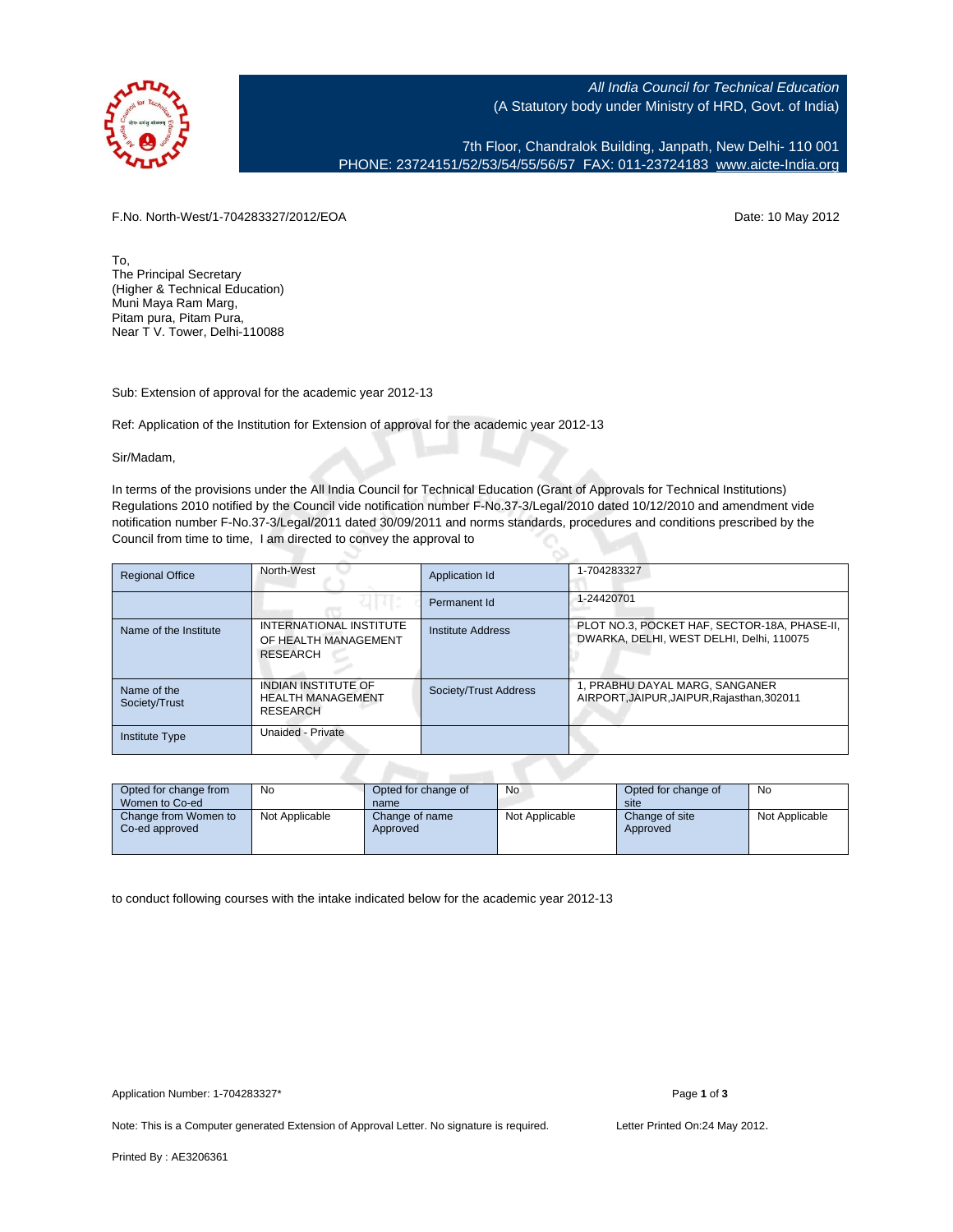

All India Council for Technical Education (A Statutory body under Ministry of HRD, Govt. of India)

7th Floor, Chandralok Building, Janpath, New Delhi- 110 001 PHONE: 23724151/52/53/54/55/56/57 FAX: 011-23724183 [www.aicte-India.org](http://www.aicte-India.org)

| Application Id: 1-<br>704283327 |                  | Cour<br>se                                                               |                                                                                                                                                                                                                                         | Affiliating<br>Body |             |                |                              |                         |    |                       |
|---------------------------------|------------------|--------------------------------------------------------------------------|-----------------------------------------------------------------------------------------------------------------------------------------------------------------------------------------------------------------------------------------|---------------------|-------------|----------------|------------------------------|-------------------------|----|-----------------------|
| Program                         | Shi<br>ft        | Lev<br>el                                                                |                                                                                                                                                                                                                                         | Full/Part Time      |             | Intake 2011-12 | Intake Approved for<br>12-13 | $\overline{\mathbf{g}}$ | P  | Foreign Collaboration |
| <b>MANAG</b><br><b>EMENT</b>    | 1st<br>Shi<br>ft | PO<br><b>ST</b><br>GR<br>AD<br>UA<br><b>TE</b><br><b>DIP</b><br>LO<br>MA | POS<br>T.<br>GRA<br><b>DUA</b><br><b>TE</b><br><b>DIPL</b><br><b>OMA</b><br>${\sf IN}$<br><b>MAN</b><br>AGE<br><b>MEN</b><br>T.<br>(HO<br>SPIT<br><b>AL</b><br>AND<br><b>HEA</b><br><b>LTH</b><br><b>MAN</b><br>AGE<br><b>MEN</b><br>T) | <b>FULL TIME</b>    | None<br>FOT | 120            | 120                          | No                      | No | $\overline{No}$       |
| MANAG<br><b>EMENT</b>           | 1st<br>Shi<br>ft | PO<br><b>ST</b><br>GR<br>AD<br>UA<br><b>TE</b><br><b>DIP</b><br>LO<br>MA | <b>POS</b><br>T.<br>GRA<br><b>DUA</b><br>TE<br><b>DIPL</b><br><b>OMA</b><br>$\sf IN$<br><b>MAN</b><br>AGE<br><b>MEN</b><br>T                                                                                                            | <b>FULL TIME</b>    | None        | $\mathsf 0$    | 60<br>c.                     | No                      | No | <b>No</b>             |

The above mentioned approval is subject to the condition that INTERNATIONAL INSTITUTE OF HEALTH MANAGEMENT RESEARCH shall follow and adhere to the Regulations, guidelines and directions issued by AICTE from time to time and the undertaking / affidavit given by the institution along with the application submitted by the institution on portal.

In case of any differences in content in this Computer generated Extension of Approval Letter, the content/information as approved by the Executive Council / General Council as available on the record of AICTE shall be final and binding.